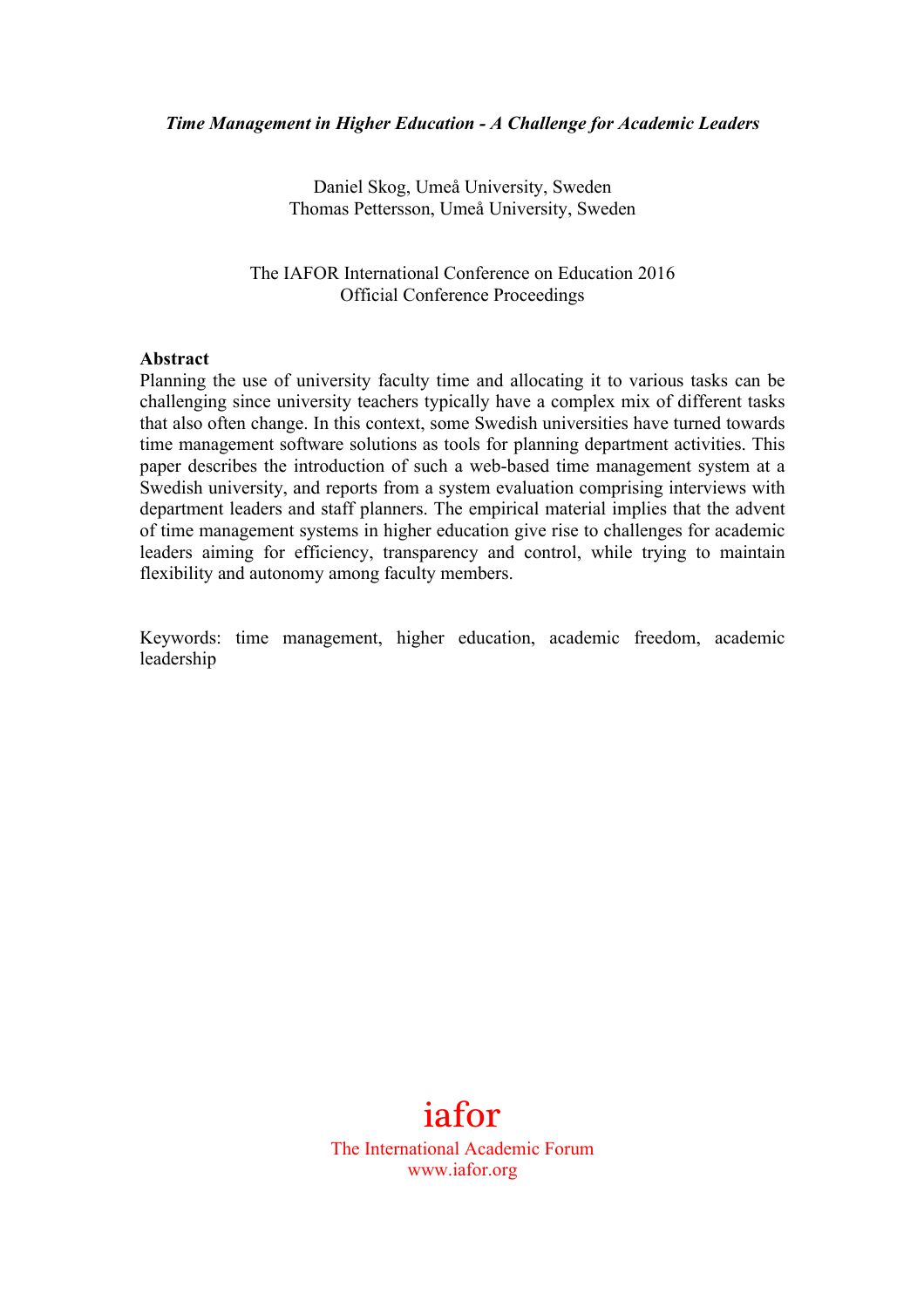#### **Introduction**

Workforce planning is an essential part of every university department's administrative work. Teaching duties, research and other tasks must be planned from available resources and in accordance with national and local collective agreements. For this reason, some universities have implemented time management software solutions to support staffing and planning. This paper reports from a study of such a time management system (TMS), used at Umeå University in northern Sweden. The TMS was introduced as an instrument for improving time management and resource planning, aiming for increased efficiency and correctness, as well as increased fairness and transparency. This paper describes how the system was developed and implemented, and also presents results from an interview-based evaluation highlighting the consequences for workforce planning by reference to the initial expectations. Finally, based on this evaluation, the paper also discusses the use of TMS in a wider academic context, where professions and practices not always are bound to time and place, and where the culture of academic freedom perhaps not fully harmonizes with a systematic approach to workforce planning.

Thus, the main purpose of this present study is to examine to what extent the initial objectives of the TMS have been achieved, i.e. has the system facilitated increased overview and control, at the same time contributing to increased efficiency and transparency, as well as improved quality and stability? Secondly the paper seeks to contribute to an increased knowledge about how academic leaders can take on the challenges of time management in higher education.

The next section begins with a brief description of the context of the TMS at Umeå University, and then continues with explaining the process of decision-making and implementation.

# **The TMS at Umeå University**

Planning the use of university faculty time and allocating it to various commitments have always been difficult, since teachers typically have a complex mix of different tasks. However, in a past era of more fixed resources for universities in Sweden, often distributed via national centralized planning, there was little motivation to account for and elaborately plan faculty time at the department level. Since the early 1990s a decentralization of economic planning superseded the traditional forms of centralization and has changed the environment of academic departments in Sweden and many other countries (Machado & Taylor, 2010; Schimank, 2005). Characteristics of this current environment include a performance based reimbursement for higher education with decreasing rates, a pressure on faculty to perform more work, even harder competition in attracting research funding, a disappearance of centralized fiscal buffers, and last but not least a real risk of fiscal failure and closure. Therefore, balancing the traditional academic missions of teaching, research and other forms of academic service has become increasingly important and difficult. In the wake of these changes, new forms of faculty time management systems have been introduced in Sweden and in many other countries (for an early American example see Daugird, et al, 2003). This study focuses on Umeå University in northern Sweden, and especially on the faculty of social sciences.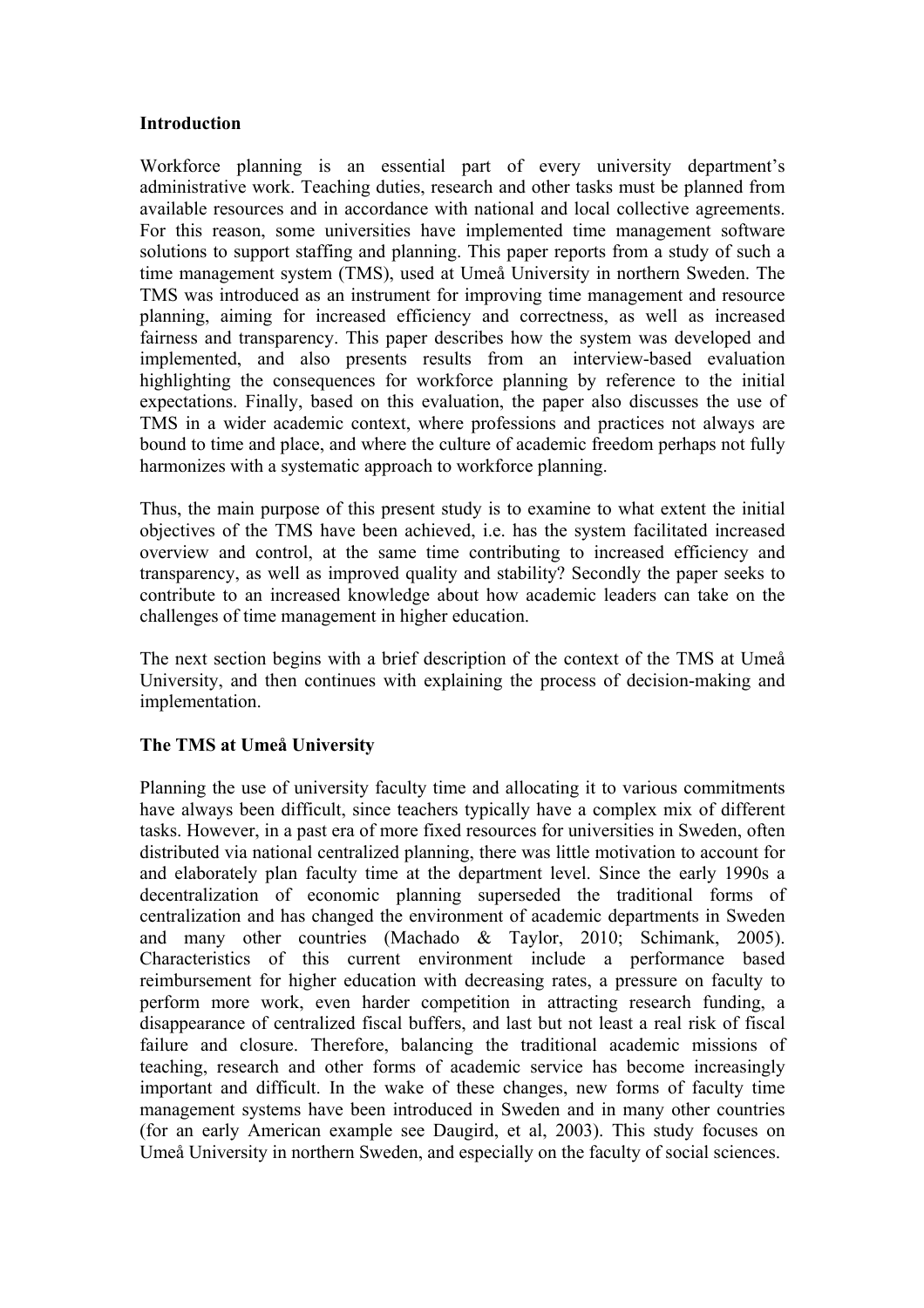A university-wide reference group and pilot study showed in 2007 that the procedures for staff planning throughout the university were inadequate. Faculty planning was perceived as complicated and time consuming, and depending to a large extent on personal tacit knowledge, with a high degree of vulnerability. There was no standardized system or spreadsheet for documentation as informal methods and adhoc solutions were widespread, typically with a low level of transparency. Also, the local representatives of the labor unions pointed at difficulties with applying the collective labor agreements, and that few departments easily could deliver adequate quality parameters for evaluations of the their activities.

Thus, when the need for a new TMS was brought to the fore, expectations were that it would facilitate and rationalize both human resource planning and overall operational planning. It would lead to increased planning quality and precision, and reduce vulnerability through reduced person-dependence. In addition, the system was expected to promote desired university-wide practices, and to facilitate the compilation and export of various quality parameters for monitoring purposes. (Ekstedt, 2010.)

Aiming for a more efficient and correct staff planning, the university decided to implement a web-based TMS. The system would support the process of staff planning, i.e. mapping all available personnel resources with various tasks/assignments. The system was fully introduced at the university in 2012, and is now (2016) being used by all departments.

The TMS eventually being procured, was initially developed as a tool for supporting project planning, but then modified to meet the specific requirements of a university context. Its primary functionality concerns matching personnel resources with the many different tasks carried out at a specific department. In line with the current working agreement, teachers have a definite amount of working hours (1980 hours, including holiday time) during one year. Since all tasks are valued with an exact amount of hours, a teacher's working hours will increasingly be booked when being assigned to various tasks. The challenge for planners is to find a way to fit, and evenly distribute, all necessary department tasks within the collective working capacity among all available personnel. Furthermore, the tasks should ideally be distributed so that scheduling conflicts are avoided, and in a way that makes the best use of different competences.

# **The interview-based evaluation**

In April 2014 all departments at the social science faculty were informed by e-mail about an upcoming evaluation, which initially would include teachers, researchers, and department leaders (e.g. head of department and director of studies). The purpose of also including the teachers was to obtain a full picture of how the TMS was used at the various departments. Invitations to focus groups interviews were therefore sent to a number of randomly selected teachers. However, the response was very weak. Because of the low interest in participation, the evaluation instead came to focus on department leaders with experience in the role of planners in the system.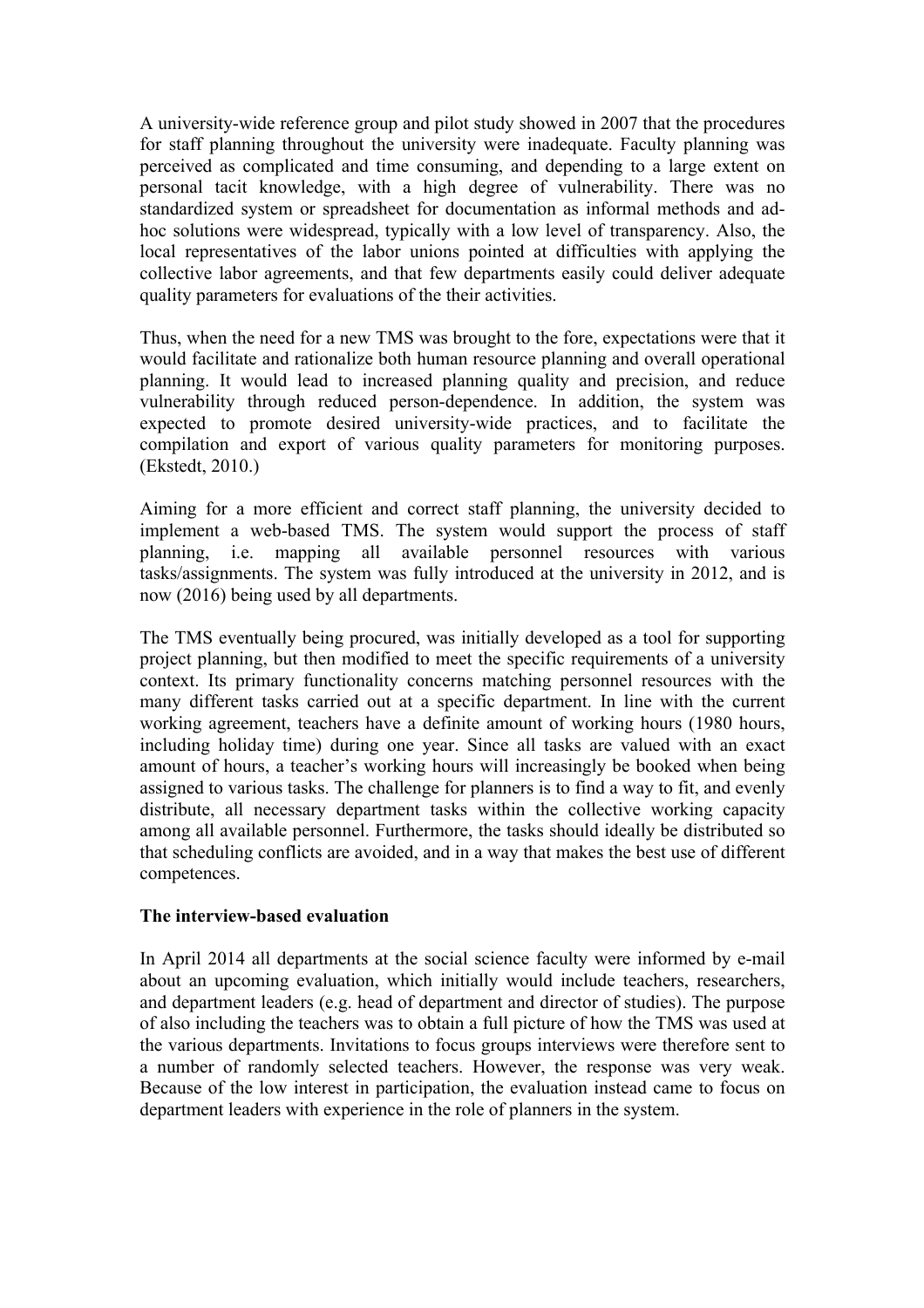Furthermore, the evaluation was limited to 13 departments at the faculty of social sciences, since they were among the first departments to adopt the TMS at the university. Department staff sizes were between 20 to 125 employees.

Usually the director of studies attended the interview, but in some cases both the director of studies and the head of the department attended the interview. In addition, a study coordinator and a finance administrator also participated during one of the interview sessions. A majority of the departments introduced the TMS during the spring of 2012. One department had been given access to the system already in 2010, and had therefore already several years of experience. The remaining institutions had introduced the system in 2013 and, and in a few cases as late as in 2014.

The interviews were conducted orally during September and October 2014. All interviews were recorded and then transcribed before analysis. The interviews were semi-structured in nature, with key questions related to the initial expectations of the TMS. In the following sections, the findings from the interview study are presented, structured around the four main objectives lined up before introducing the system to the departments (Ekstedt, 2010; Pettersson & Skog, 2015). According to these objectives the web-based TMS should contribute to significant improvements in the areas of 1) overview and control of personnel resources, 2) efficiency through reduced administration, 3) quality and stability, and 4) transparency and clarity. The reader should note that when quotes are given to illustrate a standpoint, these quotes have been translated from Swedish by the authors.

#### **1) Did the TMS facilitate an increased overview and control of personnel resources?**

The empirical material shows that the departments, when entering the new TMS, largely stuck to the same kind of workforce planning as before, using similar methods and templates. Thus, the new planning tool was used to plan in the same way as was previously had been done using Excel spreadsheets. This applies in particular to the level of details and to what extent templates were used in staffing, where most departments that previously relied on broad templates in their planning continued to do so in the TMS. A representative planner in this group of departments argued that you can still use the "lecture hour" (assumed to include both teaching, staff meetings, course development and other common tasks), as a basis for workforce planning and that it constitutes a standard for all tasks that teachers are expected to perform during their working hours. Additionally, the same planner states that they are *"in practice using the TMS as the old Excel sheet"*, that is, they just moved the same structure to the TMS as they used before. Furthermore, the same planner explains that the teachers would protest against increased micro-management and that *"we will probably continue to not measure time for every single task, since we are very happy with the system we have"*.

A representative planner from the other group of departments, which have been planning in detail and without templates, states that *"we plan teaching, research, and administration, we put in almost everything. Everything has to be entered, all types of missions, all sorts of absence"*. At the same time this planner also notes that the planning still follows *"the same process as before"*, but that it has become *"safer in terms of managing different versions*", making it easier for several people to work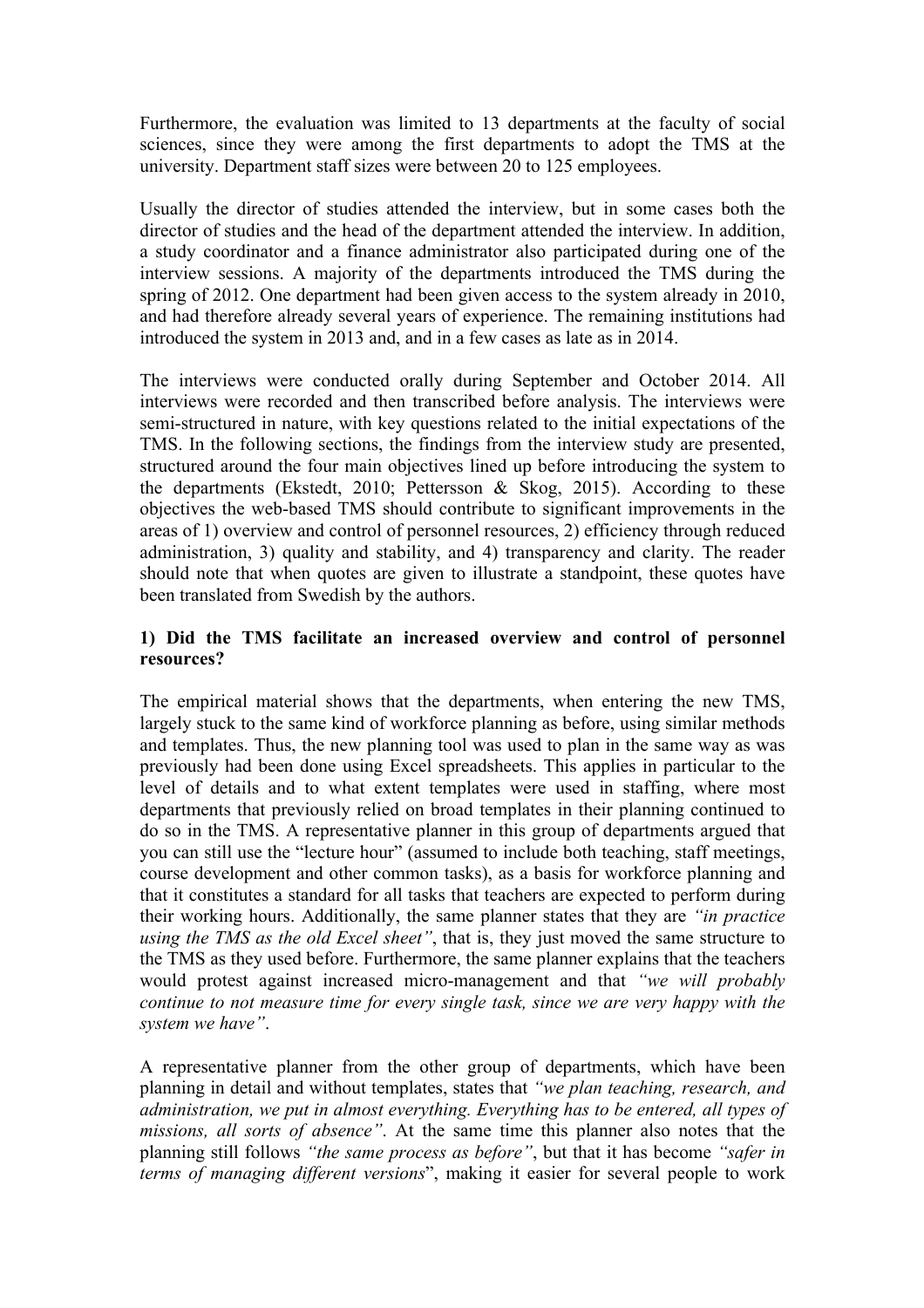with staff planning at the same time. Another planner likewise describes how the TMS is viewed as a new tool with which planning is carried out according to the same principles and rationality as before, while maintaining a high level of detail: *"We have noted very clearly, exactly, how many hours all assignments have. How many hours we have for department meetings, and so on. It is very detailed in my Excel sheet also. [...] So each person still has maybe 30 lines, specifying in detail what they should do"*.

It is notable how this detailed planning significantly differs from the templates used in the first example above. This illustrates the vast range of planning traditions and cultures present within the same faculty, in terms of principles and models for planning and monitoring. In this respect the TMS has not yet in any clear way contributed to a homogenization, but is rather harboring the diversity that existed since before.

However, there is also a tendency for some departments that the TMS over time has contributed to a higher degree of details in the planning. For example, one planner states that the staff planning has become *"more detailed"* and that the TMS has *"definitely contributed to added value compared to previous solutions, with better control and documentation"*.

Departments with a large number of leased teachers emphasize that it has become *"easier to manage leased teachers"* using the TMS. Another planners state that the system is *"good in discussions with PhD-students about how much employment time they have left"*, and that the TMS is generally good for the follow-up of different types of assignments. In several cases, the BPS also was perceived as a valuable aid in the dialogue with teachers about their working hours and the volume of work: *"It is a very good system when you end up in situations where teachers become anxious about whether they are doing too much. [...] Very pedagogically, you can show them their workload and how much time they have to accomplish it"*.

A clear pattern in the interviews with the planners is that while earlier traditions of staff planning essentially were converted directly into the TMS, the system has nevertheless over time led to changes that include less use of templates and generally more detailed staffing with a wider range of specified tasks than before.

However, there are also obstacles for better control and documentation. Planners at the larger departments state that the web-based interface was slow compared to the corresponding time management procedures in Excel and that this constitutes an impediment to exploit the system's full potential. Some planners also perceive the limited availability of output, in the form of comprehensible summaries and reports, as an obstacle to continuous evaluation.

In summary, parts of the first initial goal with the TMS have already been achieved. As for the overview and documentation there are clear signs in the interviews that time management have generally become more detailed and well documented than before the TMS, although there are differences within the group of departments. In terms of management possibilities, several planners emphasize that the TMS has facilitated for both the employee and the planner to get access to the same data in real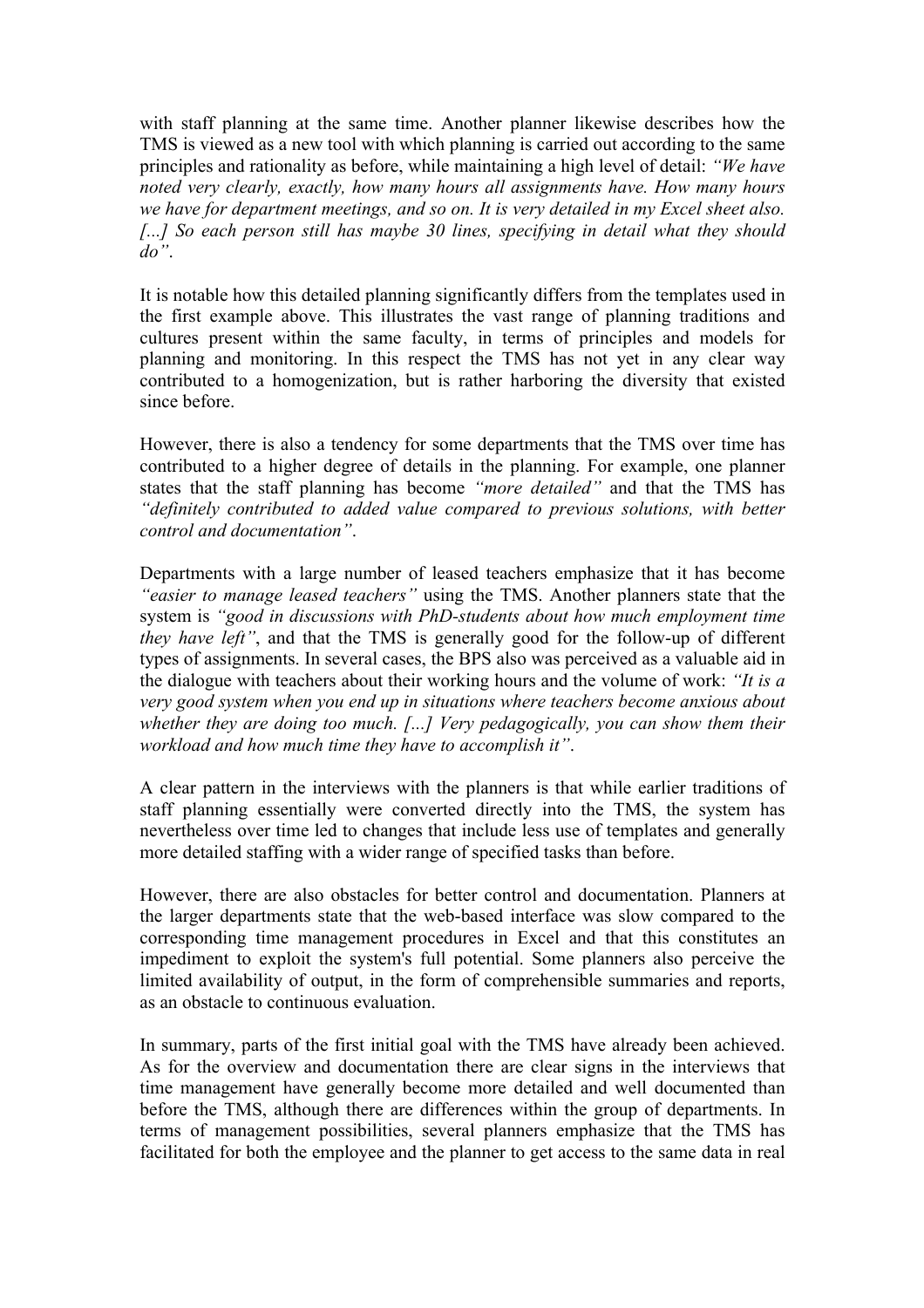time, reducing the need to keep track of multiple versions of schedules or staffing documents.

# **2) Did the TMS contribute to an increased efficiency through reduced administration?**

The second objective set out for the system was that it would make the staffing process more efficient by reducing some of the administrative work. Before the TMS, the planning was carried out in several different systems that could not communicate with each other and the same information was therefore fed into the different systems. To some extent the new system reduced this problem, reducing administration and making the staff planning more efficient.

However, the planners describe different experiences of how the transition to the TMS affected the opportunities for increased efficiency. Entering the system demanded a lot of work, since all tasks and activities had to be defined for the first time. In addition the planners had to learn to navigate in a new system. After using the system for some time, few planners testified that the TMS has reduced the administrative workload. Instead, several planners claimed that the staff planning took about the same time as before but with the advantage of better documentation and reduced complexity; *"If you can do it this year too, the planning for 2015, after that, I think we are back to the time it took before the TMS. [...] As I see it you might not be more efficient, but you may get added value from the system".*

In summary, the interviews shows that the total administrative burden for planners was not reduced, but rather increased slightly after the new TMS was implemented. Not because of the effort of using the system itself, but because the TMS offered features that enabled a more detailed staffing and also offered new monitoring opportunities. These new features tended to be utilized and several planners stated that they now, with the help of the TMS, create a more detailed staff planning. This was seen as an improvement, though at the cost of increased workload.

# **3) Did the TMS contribute to an improved quality and stability?**

High quality in the context of workforce planning can mean different things. However, one central aspect should be that the staffing are in line with current labor agreements and properly takes into account the guidelines for annual working time, sick leave and other absences. Thus, expectations were that the TMS would help planners to apply labor agreements correctly and generally contribute to better precision in the staff planning. Accordingly, most planners also claimed that the new system had helped to *"create order"*, and contributed to greater accuracy; "I*t was a boost to get this tool. [...] It is at a level of detail now that did not exist before at all. [...] In this sense, it has become better organized and more fair"*.

Stability and reliability should also be considered quality aspects of staff planning. A central access and storage of staffing documentation can in that respect contribute to higher quality, compared to earlier versions of self-made documents, stored on personal laptops. This also reduces the person dependence in the staffing process, and new planners can more easily get involved in the planning process.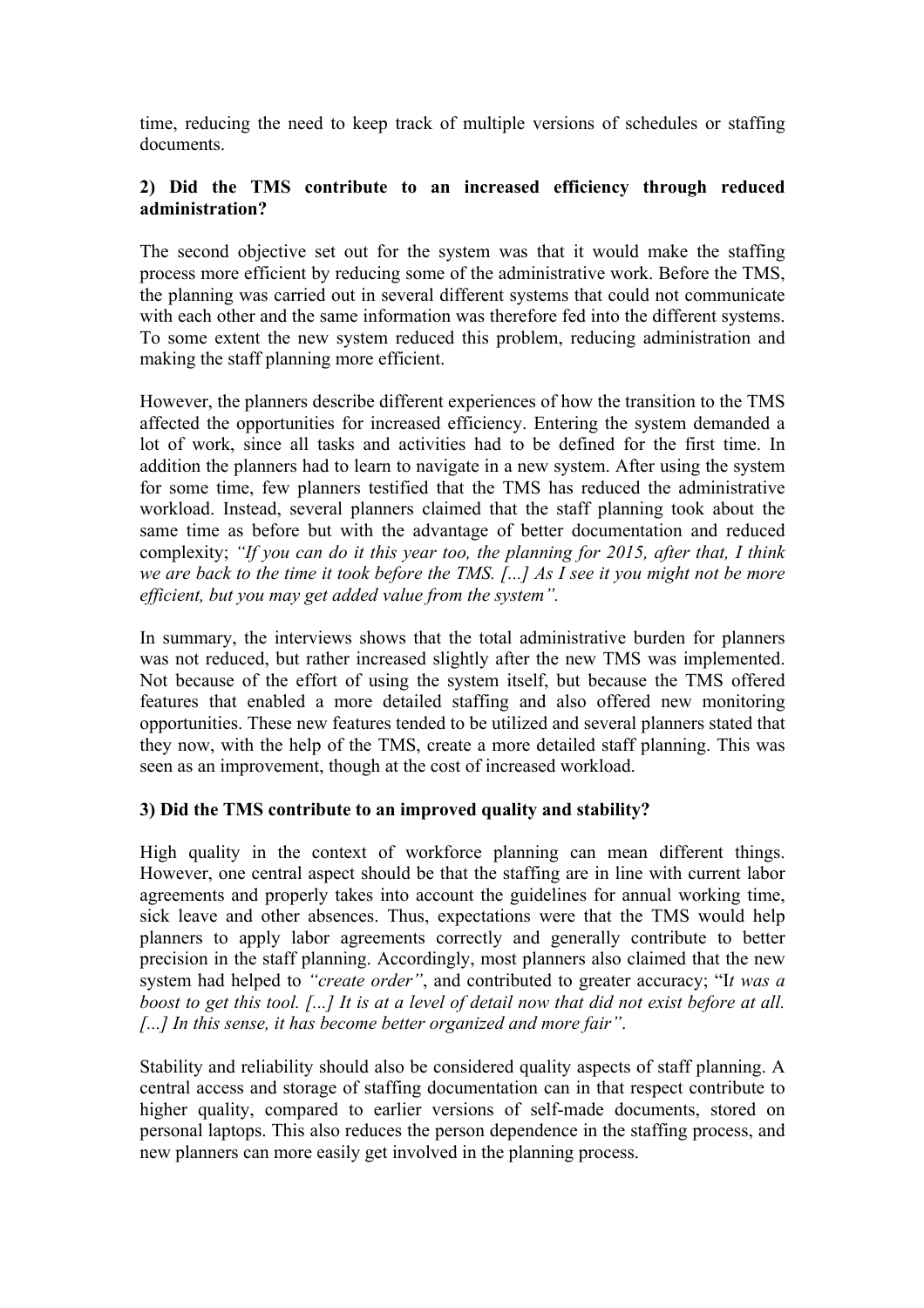Several planners describe how they, when first becoming planners or department leaders before the introduction of the TMS, had a tough start when inheriting someone else's planning material. Since the TMS is a shared system throughout the university and with regular training sessions, the introduction of new planners had become smoother. The new system also made it easier to collaborate together when working with staff planning, as several planners could work in the same system in parallel.

Some planners also emphasizes that the new system serves as an excellent tool for documentation. This makes both planning and follow-ups much easier and helps not only planners but also the individual teachers who always have access to their historical staffing, with accompanying notes and comments. The complete history of the department's workforce planning is also very helpful for new planners who need access to previous staffing materials, as well as a department head or staff coordinator when handling various personnel matters.

Overall, the TMS helped to reduce vulnerability and person dependency in the staffing process, mainly thanks to the excellent documentation possibilities and by facilitating cooperation and division of labor. By increasing accuracy and precision the overall planning also gained higher quality.

# **4) Did the TMS contribute to an increased transparency and clarity?**

A fourth objective of the introduction of the TMS was that it would contribute to a more transparent staff planning. Most departments at the social science faculty had already before the introduction of the new system a relatively open staffing, so that the staff not only could take part of their own planning but also see how their colleagues were scheduled. However, during the interviews a majority of the planners said that with the advent of the TMS there was now an even greater clarity and transparency towards employees and that everything is even more visible.

The increased openness has to some extent also contributed to greater awareness and understanding among all employees, of the complexity involved in staffing. This also creates a greater understanding of the entire organization, including all the connections and priorities that affect the staffing process. All in all, it contributes to a higher degree of acceptance for the suggested staff planning; *"The ability to always enter the system and look, also helps people to get a better understanding of what they do and how it looks, with their hours. [...] I feel that there is a greater awareness, and that staffing is not something you can negotiate and bargain with."*

All planners welcome the increased transparency and clarity, since it seems to contribute to a greater understanding and acceptance. At some departments, however, the increased transparency also has given rise to problematic comparisons between teachers who do not understand the differences between their planning. Such situations must be handled through individual dialogues, since the underlying causes of specific staffing decisions not always can be made visible in the software system. Some planners also mention a tendency for staff to increasingly "chase" hours combined with a growing reluctance to take on even the smallest task unless it is first specified and assigned hours in the system.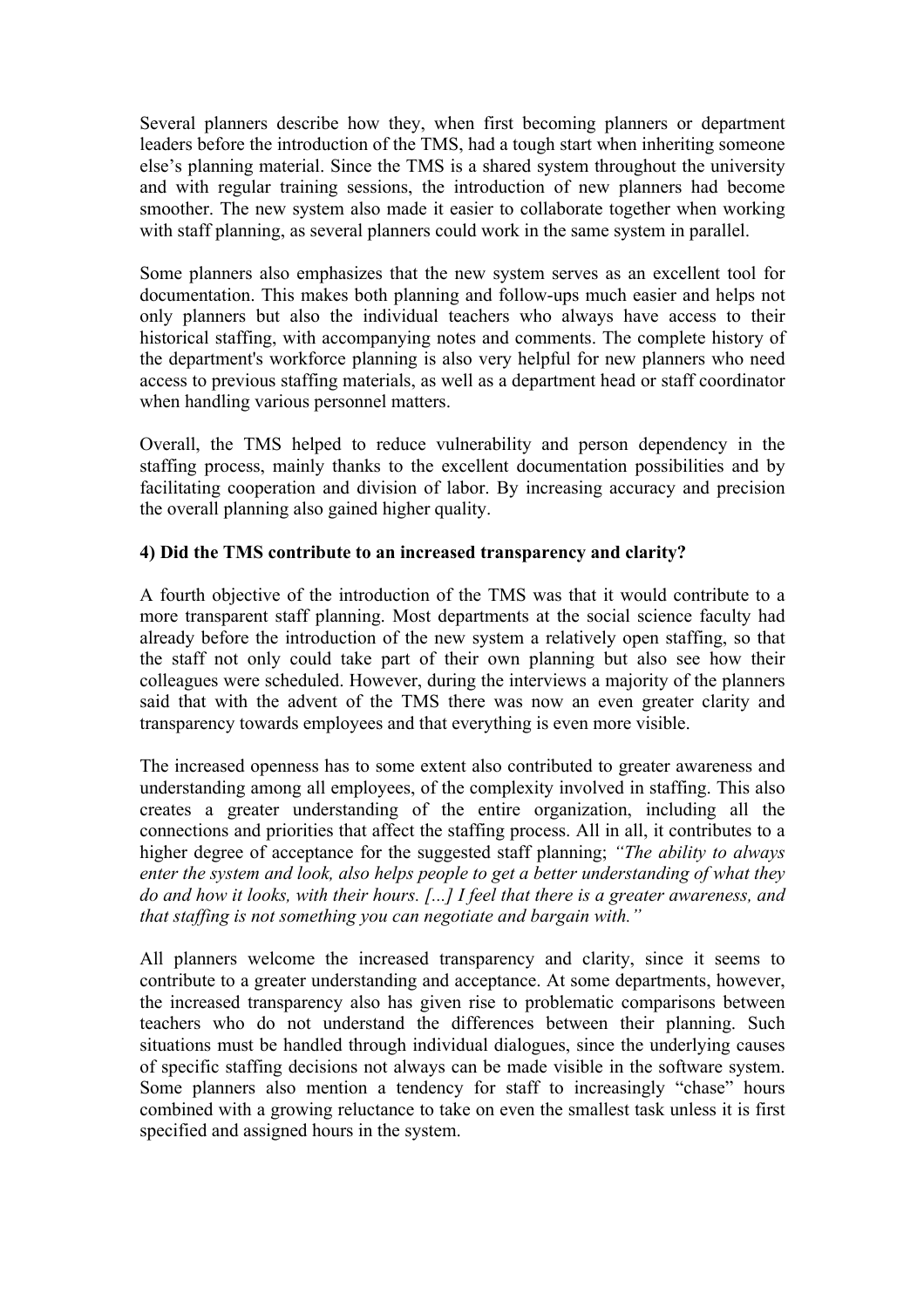In summary, the TMS has greatly increased transparency and clarity of the staffing process and the final service planning. Both planners and other staff see this as a positive effect of the new system. Increased transparency and openness has also opened up for collegial discussions about appropriate levels of details when staffing, and how smaller projects that previously often were included in the larger template based assignments, now could be specified and assigned hours.

#### **Time management - a challenge for academic leaders**

The evaluation of the TMS at the social science departments of Umeå University shows that after having used the system for a couple of years, many of the initial system expectations have been fulfilled, at least to some extent. Even though the process and rationality of planning did not change fundamentally, when moving from former spreadsheet solutions to a web-based TMS, the staff planners perceived an increased control as well as improved quality and precision in their work. In addition the transparency throughout the organization was increased. However, with a system offering new ways of handling data, there was also an increased complexity and added workload for the planners. In that sense one of the premier initial objectives (i.e. increased efficiency through reduced administration) has not yet been reached.

It is worth noting that the TMS mainly has been adopted by department leaders, and not by other staff members. As described earlier, the interest from teachers to participate in the evaluation was very low, and during the interviews with department leaders and planners, they confirmed that many teachers were skeptical towards the TMS and consequently preferred getting their annual planning presented in print. Since no interviews were conducted with teachers, we obviously cannot know all the reasons behind this cautions approach. However, statements from planners indicate that one possible reason seem to be that teachers, although appreciating the increased accuracy and transparency of the staffing process, still view the TMS as a tool for controlling and monitoring, having negative impact on their freedom to control their work.

Thus, besides giving vital feedback to the initiators of the TMS at the university, and also providing some indicators for continued work on implementing the system, the results from this evaluation study also highlights the complexity of time management in the context of higher education. While supporting an accurate, legitimate and transparent staffing, ideally contributing to good working conditions and a productive working environment, the TMS also can have the opposite effect, being a potential tool for increased control and excessive micromanagement.

In context of these opposing demands and expectations, the TMS offers the possibility (not yet tested in practice at Umeå University) for teachers to retroactively report back to the TMS how they have used their working hours. This would turn the TMS into a system for giving the academic leaders feedback on how teachers have used their working hours, rather than into an instrument for controlling the use of resources topdown. This bottom-up strategy might reduce the aversion against the TMS as a controlling and rigid instrument. On the other hand, this strategy would also increase the administrative workload for the teachers, since they have to log into the TMS and in rather high detail enter how they have managed their working hours. Another strategy could be to assign rather broad tasks (i.e. "teaching" rather than on what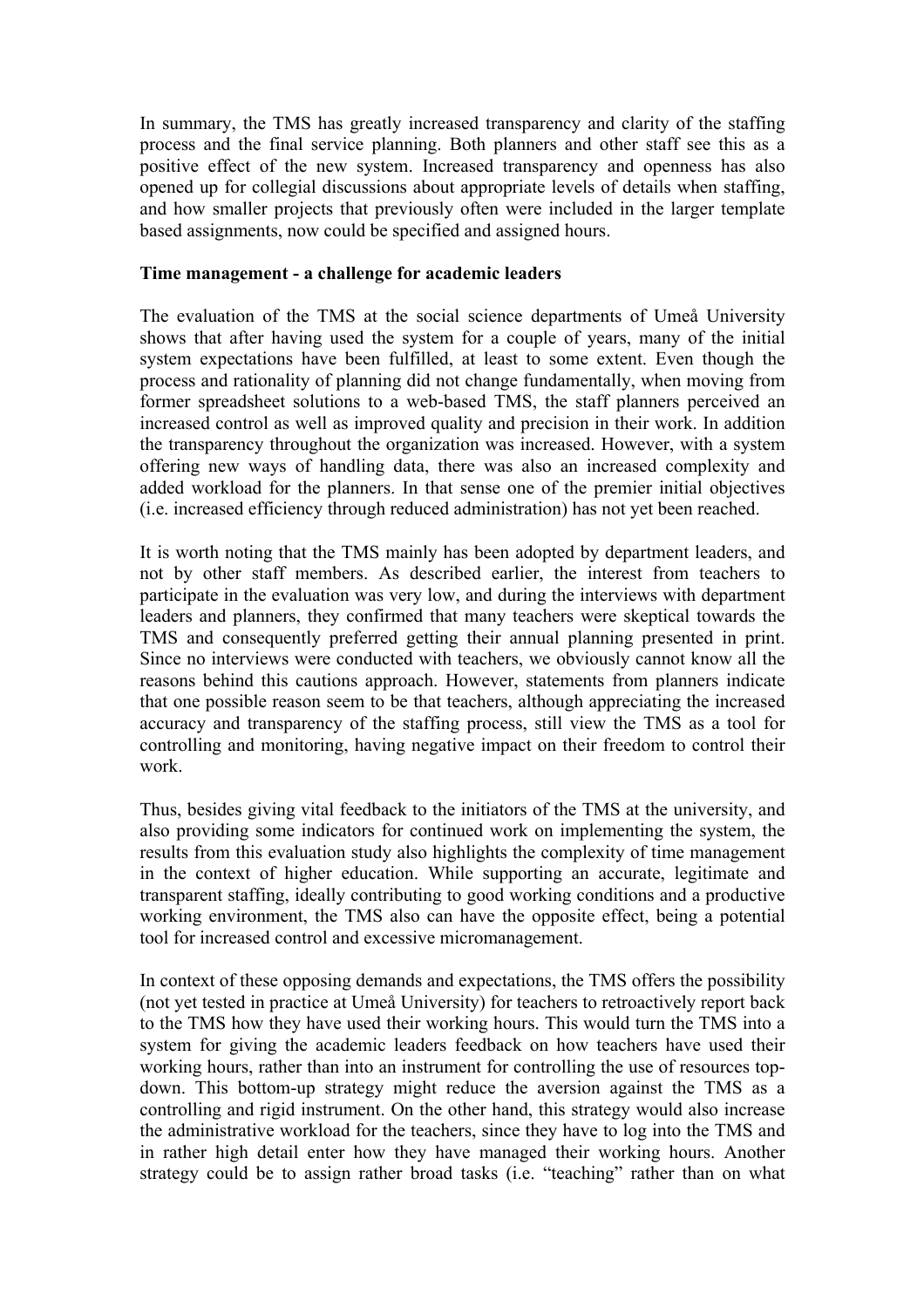courses) and leave the micro-management of courses and working hours to the teachers, without the need to give any feedback as long as they manage within the total sum of working hours. This way the TMS would be a template-based system for reporting the use of resources back to the government authorities, but that might suffice in some regulatory settings.

To conclude, the introduction of TMS represents a challenge for academic leaders who need to find a balance between the urge for efficiency and control, and the value of maintaining flexibility and autonomy among faculty members. In this context we have suggested some possible approaches, but further studies are needed to reach a better understanding of the challenges at hand.